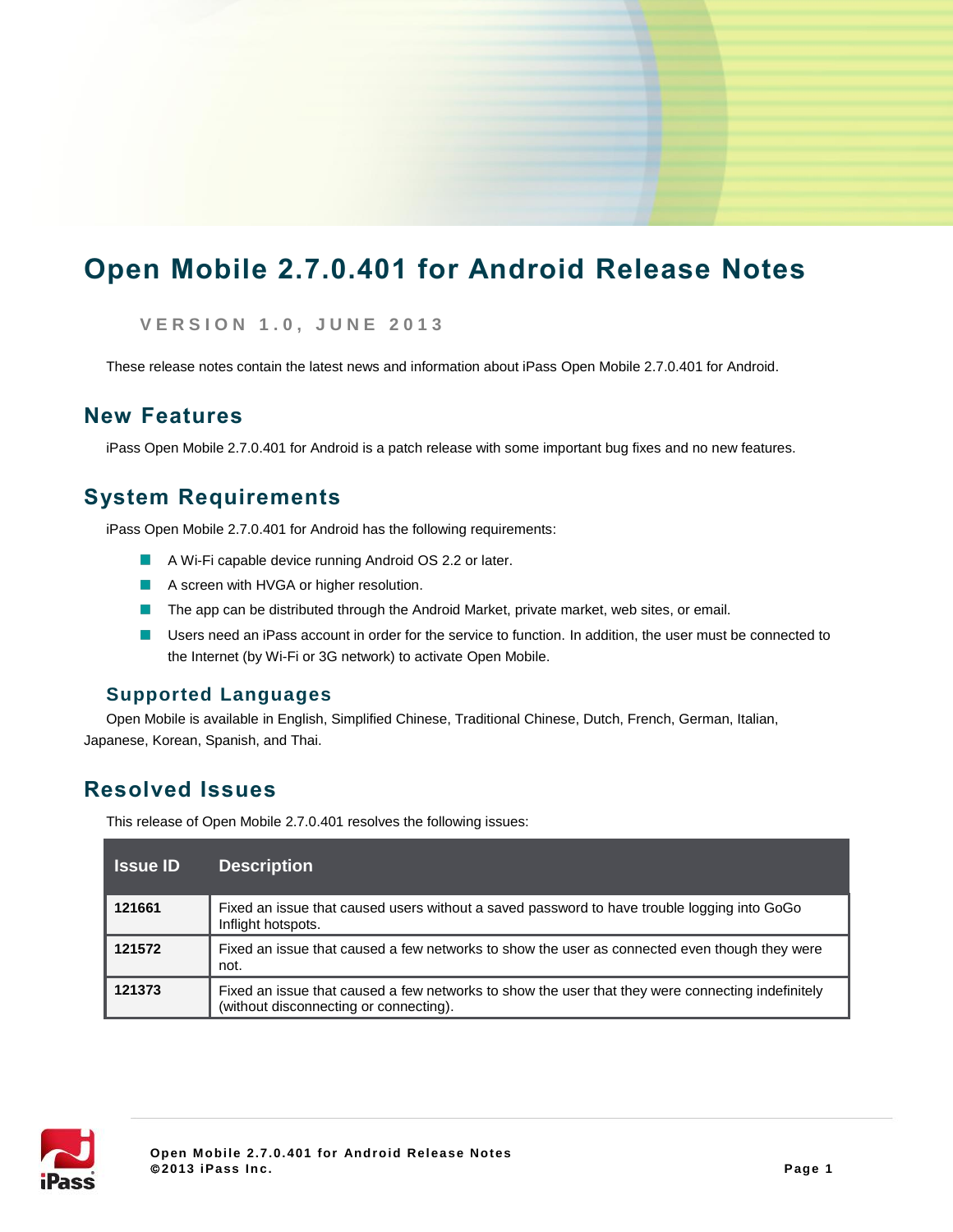## **Known Limitations**

| <b>Issue ID</b> | <b>Description</b>                                                                                                                                                                                                                                                                                                                                                                                                                   |
|-----------------|--------------------------------------------------------------------------------------------------------------------------------------------------------------------------------------------------------------------------------------------------------------------------------------------------------------------------------------------------------------------------------------------------------------------------------------|
| 119967          | If the user connects to a browser-based network with a very low signal strength, the SQM record<br>may show multiple connect and disconnect records due to a limitation in the Android OS.                                                                                                                                                                                                                                           |
| 119086          | On some devices (such as the HTC Desire S and HTC Glacier), due to the manufacturer's<br>implementation of Android OS, Open Mobile will be unable to process security certificates for<br>OCR.                                                                                                                                                                                                                                       |
| 118055          | After the user enters an invalid 802.1x network credential, an invalid credential error message is<br>displayed. If the user re-enters the correct credentials, Open Mobile may still display an invalid<br>credential error message. This is a limitation of the authentication process on some routers. The<br>user may connect successfully after waiting at least 60 seconds after the initial error to re-enter<br>credentials. |
| 117142          | On the Samsung Galaxy S2 device, in some cases, Open Mobile may display a message that a<br>connection was successful before the connection is completed.                                                                                                                                                                                                                                                                            |
| 116792          | In some cases, on the Samsung Galaxy S2, device, on a bundled APK will not show the correct<br>branded Launcher icon. However, after installation, the correct Launcher icon is installed and<br>displays correctly.                                                                                                                                                                                                                 |
| 116169          | By design, activation with the profile finder is not backwardly compatible with cross-class profile<br>use. For example, if a WiFiMobilize profile is marked as favorite, and on providing a different<br>platform Profile ID, Open Mobile will retrieve the WiFiMobilize favorite profile.                                                                                                                                          |
| 112684          | Branded clients have to be distributed directly using a bundled installer, and if the branding has<br>changed, the bundled installer has to be redistributed (a profile update will not generate the<br>branding changes).                                                                                                                                                                                                           |
| 112372          | If an Android device is connected to a PC by USB and mounted while Open Mobile is running, the<br>app will restart after the device is unmounted and unplugged. This behavior is by design, but it<br>may cause some SQM connection data to be lost.                                                                                                                                                                                 |
| 112362          | Bundled APKs that have PINs set cannot have their included profiles upgraded.                                                                                                                                                                                                                                                                                                                                                        |

iPass Open Mobile 2.7.0.401 for Android has the following limitations: